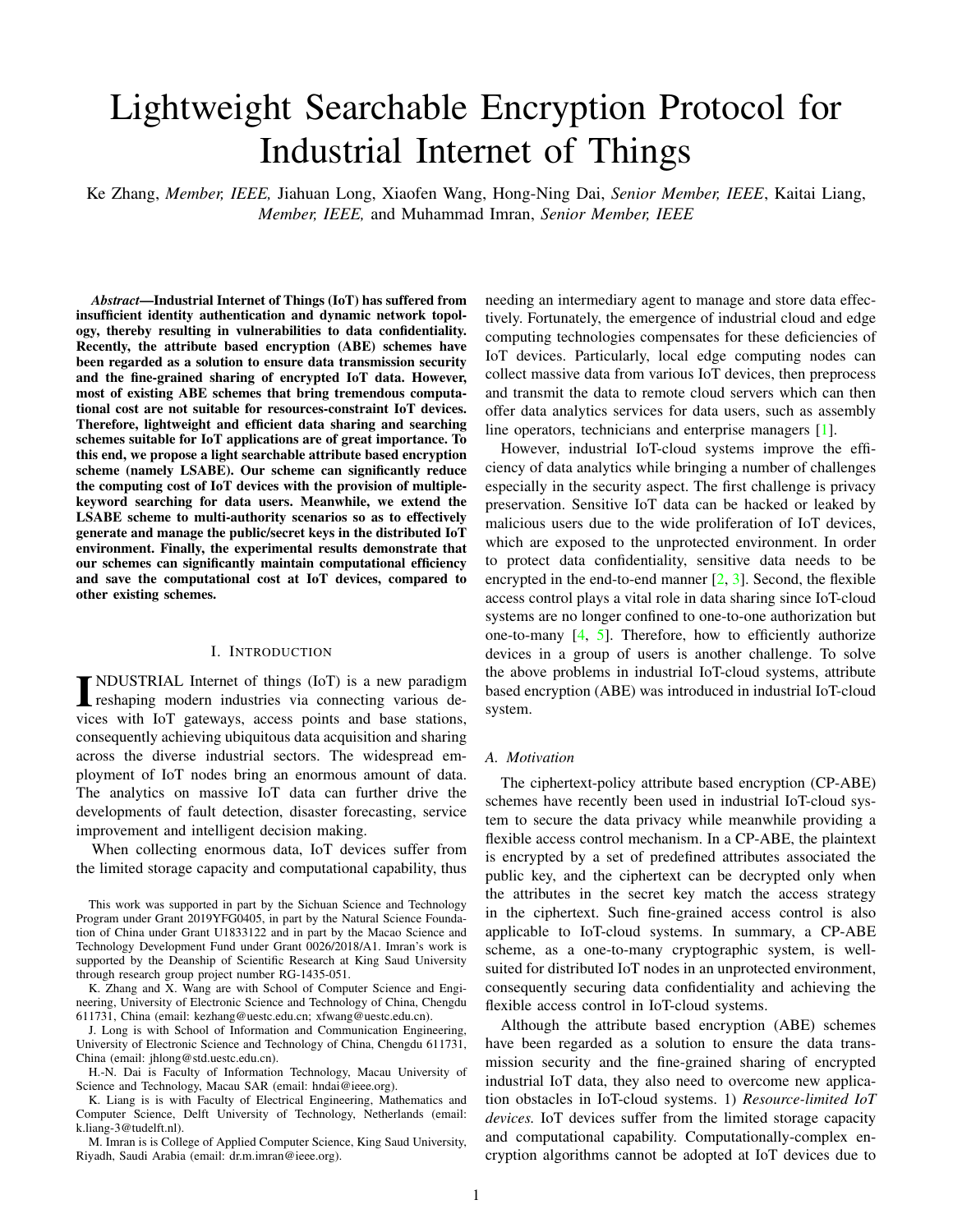<span id="page-1-0"></span>

Fig. 1. Overview of our LSABE-MA scheme, which consists of six entities: data owner (IoT devices), certificate authority, attribute authority (AA), cloud server, auxiliary cloud Server and data user. LSABE-MA can be applied to diverse industrial applications such as power grid, transportation, manufacturing and business.

the poor computational capability while simplified encryption algorithms may be easily cracked by malicious users. 2) *Difficulty in encrypted-data retrieval at cloud servers.* Diverse types of ciphertexts that are stored at cloud servers need to be searched and located efficiently. However, the *unreadability* of encrypted files restrains the flexibility and precision of data retrieval, resulting in irrelevant or wrong searching results. 3) *Absence of effective key management.* In traditional ABE algorithms, authorization of all attributes is controlled by a central authority (CA). The single attribute authority cannot effectively generate and manage the public/secret keys for enormous number of IoT devices. In addition, once CA is compromised, all previously encrypted files can be leaked.

To address the above challenges, a novel lightweight searchable encryption scheme is necessary to be developed for industrial IoT-cloud systems.

#### *B. Main contributions*

Motivated by Green's key-blinding ABE scheme [\[6\]](#page-9-5) and Yang's scheme [\[7\]](#page-9-6), we propose a lightweight searchable ABE (namely LSABE) scheme. Meanwhile, in order to adopt the multi-keyword search in a distributed IoT environment with the provision of the decentralized key management, we devise a lightweight searchable ABE with multi-authority (namely LSABE-MA) for industrial IoT-cloud systems. Fig. [1](#page-1-0) shows an overview of our LSABE-MA scheme (details will be illustrated in Section  $\bf{IV}$ ). In contrast to existing encryption schemes in industrial IoT-cloud systems, both LSABE and LSABE-MA have the following advantages.

*1) Flexible access control:* our schemes can ensure the flexible access control for authorized users to access data. In our LSABE-MA, any entity can be abstracted into one or more attributes (e.g., region, institution, professional title, function). Through these different attributes, we can define a variety of access control (AC) policies in an industrial IoT-cloud system, such as sending information to a specific type of sensors in a specific area, or providing sensitive data access to data analysts in a specific department.

*2) Data Confidentiality:* Our encryption algorithm can protect sensitive data against both curious operators and malicious users with the provision of the secure transmission of control information in an industrial IoT-cloud system.

*3) Lightweight decryption algorithm for IoT devices:* Our schemes relieve the tremendous computing burdens at resource-constrained IoT nodes. Specifically, we outsource the main computing tasks in the decryption process to the clouds without losing data confidentiality. IoT devices only need to compute one exponentiation operation to recover the message without conducting complex bilinear pairs operations.

*4) Accurate data retrieval for IoT:* Our schemes leverage a trapdoor-match mechanism, under which both plaintexts and keywords representing key features of plaintexts are encrypted and transmitted to cloud servers. IoT terminals can then match these encrypted files using the trapdoors generated by userdefined keywords. Our schemes also support multi-keyword search on the clouds, thereby achieving more precise and accurate searching.

*5) Decentralized and scalable key management:* Our LSABE-MA can separately generate and manage the public/secret keys for IoT devices, thereby avoiding delegating absolute trust to a CA, which may be corrupted in an unprotected IoT environment. In addition, LSABE-MA also breaks the conventional predefined attribute threshold in CA. Once a new attribute authority (AA) distributes secret/public keys to IoT devices, it does not invalidate the keys as in the past since there is no cooperation between AAs. This dedicated design can realize the secure and dynamic key management in IoTcloud systems. Therefore, it is quite feasible to industrial IoT.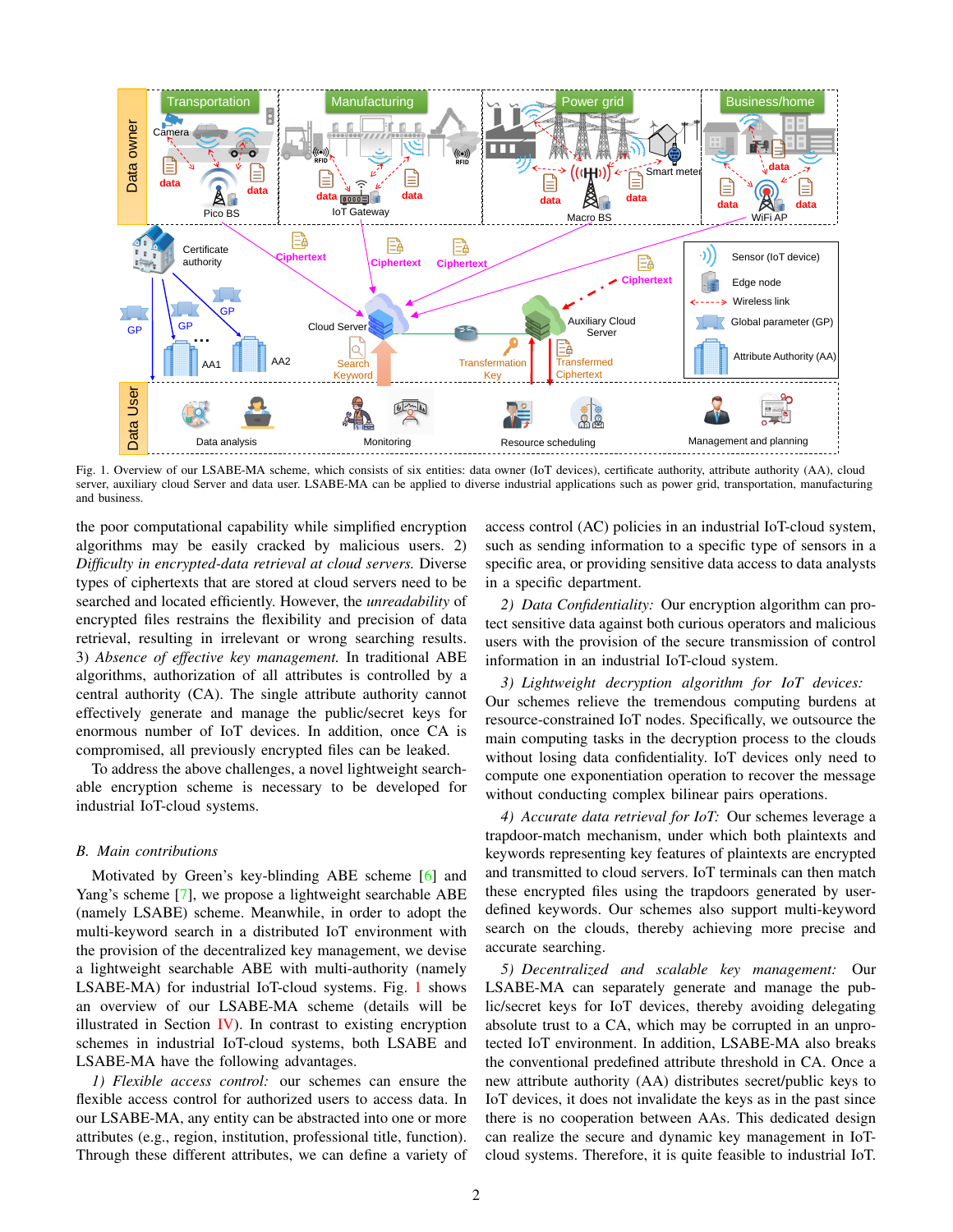TABLE I. Comparison with other representative schemes

<span id="page-2-0"></span>

| <b>Schemes</b>     | Fine-grained AC | Multi-keyword search | Lightweight decryption | <b>MA</b> environment | <b>Test platform</b>                  |
|--------------------|-----------------|----------------------|------------------------|-----------------------|---------------------------------------|
| $\lceil 8 \rceil$  |                 |                      |                        |                       | Mobile phone                          |
|                    |                 |                      |                        |                       | PC                                    |
| [10]               |                 |                      |                        |                       | PС                                    |
| [11]               |                 |                      |                        |                       | PC                                    |
| [12]               |                 |                      |                        |                       | Mobile phone, PC                      |
| $\lceil 13 \rceil$ |                 | $\times$             |                        |                       | РC                                    |
| $\lceil 14 \rceil$ |                 |                      |                        |                       | PC                                    |
| [15]               |                 |                      |                        |                       | PC                                    |
| [16]               |                 |                      |                        |                       | PC                                    |
| Our schemes        |                 |                      |                        |                       | PC, Mobile phone, Raspberry Pi models |

*6) Real-world evaluation:* Our schemes can be applied to large-scale industrial systems with mobile micro-controllers. We conduct extensive experiments on a real industrial environment (i.e., a production line of a workroom). Moreover, we consider different types of devices, such as two types of Raspberry Pi models and mobile phones. Compared with other existing ABE algorithms, our schemes demonstrate outstanding performance in terms of running time and storage costs, thereby revealing the practicability and efficiency in realistic industrial IoT environment.

#### *C. Related Work*

We next briefly review the recent advances in data security schemes in IoT. Bethencourt's scheme [\[17\]](#page-9-16) is a popular CP-ABE scheme to achieve the fine-grained AC, in which the ciphertext can be decrypted when the attributes of the secret key match the access strategy in ciphertext. However, the highly complex CP-ABE algorithms like Bethencourt's scheme cannot be directly adopted for resource-limited IoT devices. In particular, during the decryption phase of encryption/decryption schemes, a substantial number of bilinear pairing operations need to be conducted, consequently overloading the IoT devices. To decrease the bilinear pairing operations of authorized users, Green et al. [\[6\]](#page-9-5) proposed a lightweight CP-ABE scheme, in which the main computing task is done at the remote clouds and the remainder is completed at the user end. Consequently, the computing overhead of decryption can be greatly decreased while the data confidentiality can still be well protected. Since Green's seminal work, substantial efforts have been conducted to design more efficient lightweight ABE schemes such as  $[8, 9, 14, 16, 18]$  $[8, 9, 14, 16, 18]$  $[8, 9, 14, 16, 18]$  $[8, 9, 14, 16, 18]$  $[8, 9, 14, 16, 18]$  $[8, 9, 14, 16, 18]$  $[8, 9, 14, 16, 18]$  $[8, 9, 14, 16, 18]$  $[8, 9, 14, 16, 18]$ . Yao et al.  $[18]$  proposed a lightweight AC Elliptic Curve Cryptosystem (ECC) for IoT systems. Later, Amin and Kumar [\[16\]](#page-9-15) developed a lightweight authentication protocol, which has a low complexity scheme while ensuring data security.

Although the lightweight IoT schemes can preserve privacy and security of IoT data, they also pose another problem, i.e., how to conduct data retrieval over a large number of ciphertexts. Therefore, several searchable encryption (SE) proposals were proposed to support encrypted data retrieval. For example, Boneh et al. [\[19\]](#page-9-18) constructed the groundbreaking public key encryption with the provision of keyword searching (PEKS), which enables users to securely retrieve the desired files over encrypted data using user-defined keywords. Recently, studies [\[15,](#page-9-14) [20,](#page-9-19) [21\]](#page-9-20) investigated the integration of ABE schemes with SE schemes. However, these methods can only be used to search for a single keyword; it restrains the flexibility and precision of data retrieval. In order to achieve more precise data retrieval, Miao et al. [\[10\]](#page-9-9) proposed an improved ABE scheme with multi-keyword search so as to support simultaneous numeric attribute comparison, thereby greatly enhancing the flexibility of ABE encryption in dynamic IoT environment. Moreover, Yang et al. [\[7\]](#page-9-6) proposed a traceable and lightweight ABE scheme to solve the problem of abusing secret key. Furthermore, attribute based multikeyword search schemes have also investigated in [\[11,](#page-9-10) [12,](#page-9-11) [22\]](#page-9-21). Nevertheless, these CP-ABE schemes inevitably concentrate on the single authority environment, in which the authorization of all attributes is essentially controlled by a CA. The single authorization cannot effectively generate and manage the public/secret keys in industrial IoT.

In contrast, our LSABE and LSABE-MA schemes can support both single keyword and multi-keyword searching while maintaining the lightweight decryption. Moreover, our schemes can decentralize the key management and overcome the difficulty of distributed access control. Therefore, our schemes are quite feasible to practical industrial IoT environment. Table [I](#page-2-0) compares our schemes with other representative schemes in perspectives of fine-grained AC, multi-keyword search, lightweight decryption, multi-authority (MA) and practical testing platforms.

The rest of this paper is organized as follows. Sections [II](#page-2-1) and **[III](#page-3-0)** give the definition and construction of LSABE scheme, respectively. Sections [IV](#page-4-0) and [V](#page-4-1) then introduce the overall design and construction of LSABE-MA scheme, respectively. Section [VII](#page-6-0) next presents the experimental results. Finally, Section [VIII](#page-9-22) concludes this paper.

## II. DEFINITION OF LSABE SCHEME

<span id="page-2-1"></span>We present the definitions of LSABE scheme as follows. **Setup** ( $\kappa$ )  $\rightarrow$  (*MSK*, *PP*). Given the security parameter  $\kappa$ , Setup algorithm outputs the master secret key denoted by  $MSK$  and public parameters denoted by  $PP$ .

**SecretKeyGen**  $(MSK, S, PP) \rightarrow SK$ . Given the data owner's attribute set s, key generation center (KGC) conducts the SecrekeyGen algorithm and outputs the secret key SK.

**Encrypt**  $(M, KW, (A, \rho), PP) \rightarrow CT$ . Given keyword set KW extracted from file M and the access policy  $(A, \rho)$ , data owner outputs ciphertext CT, which contains the secure index I and the encrypted file  $C_M$ .

**Trapdoor**  $(SK, KW', PP) \rightarrow T_{KW'}$ . Given the secret key  $SK$ , a query keyword set  $KW'$ , data user runs the Trapdoor algorithm and outputs the trapdoor  $T_{KW'}$ .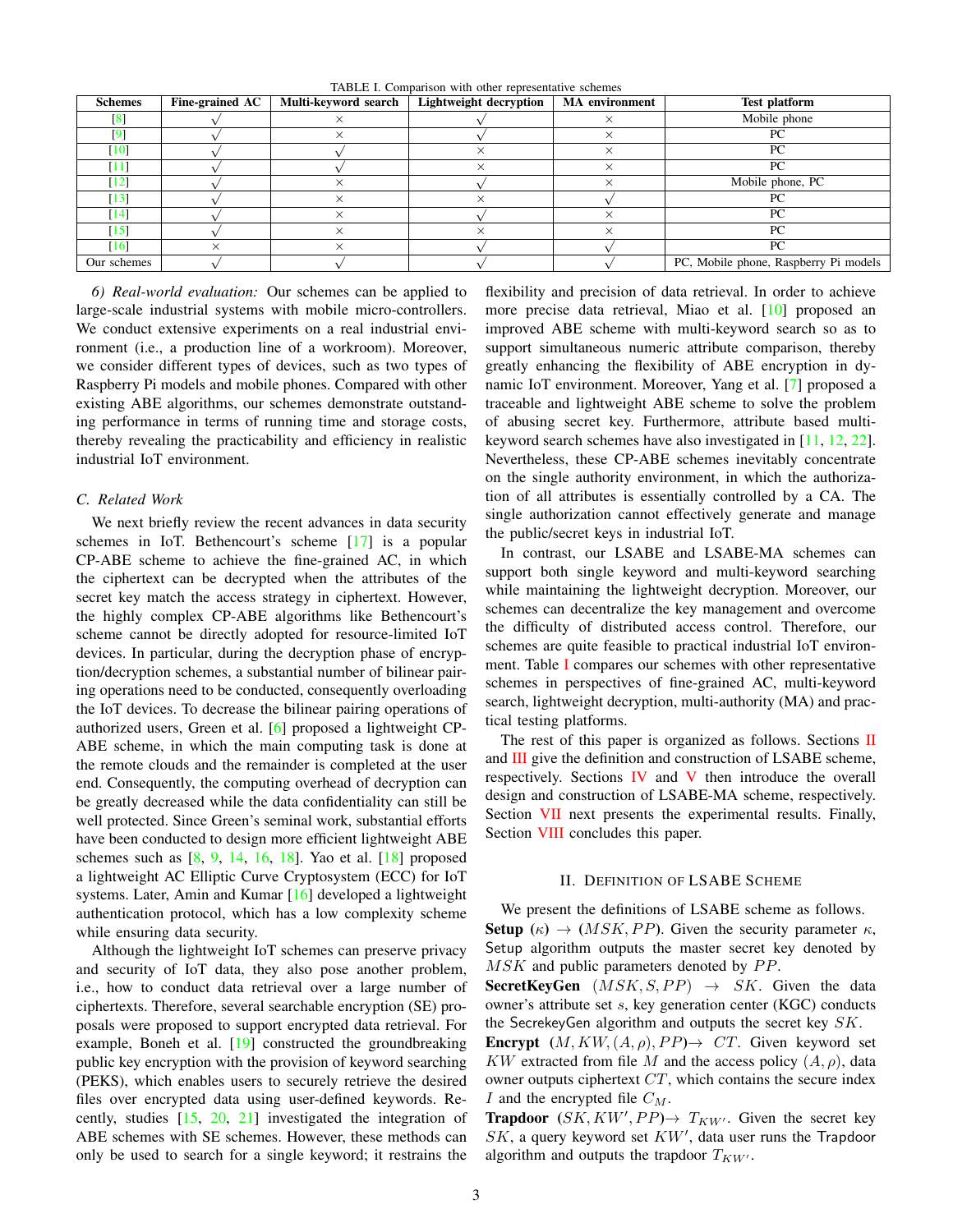<span id="page-3-1"></span>

**TransKeyGen**  $(SK, z) \rightarrow TK$ . Data user conducts the TransKeyGen algorithm, which takes the secret key SK as input and a blind value  $z$  and output the transformation key TK. Then, the  $(T_{KW}, TK)$  is be uploaded to the cloud server. **Search**  $(CT, T_{KW'}) \rightarrow 0/1$ . The cloud server takes the trapdoor  $T_{KW'}$  and the ciphertext  $CT$  as input, and executes the search algorithm. If the output is "0", the query fails. If the output is "1" , the query is successful and the cloud servers continue to run the transform algorithm.

**Transform**  $(CT, TK) \rightarrow CT_{out}/ \perp$ . Given the transformation key  $TK$ , the cloud server can transform the ciphertext into a partially decrypted ciphertext. This Transform algorithm is executed if and only if the search algorithm outputs "1" and the attributes embedded in the transformation key satisfy the access structure of the ciphertext CT.

**Decrypt** $(z, CT_{out}) \rightarrow M$ . The data user runs the Decrypt algorithm with its blind value  $z$  and the partially decrypted ciphertext  $CT_{out}$  as input, and then the user can recover the message M with lightweight decryption.

#### III. CONSTRUCTION OF LSABE SCHEME

<span id="page-3-0"></span>This section presents the entire construction of LSABE scheme as shown in Fig. [2.](#page-3-1)

## *A. System Initialization*

Let g be a generator of bilinear group G. Let  $e : \mathbb{G} \times$  $\mathbb{G} \to \mathbb{G}_T$  be the bilinear map, and  $H : \{0,1\}^* \to G$ ,  $H'$ :  $\{0,1\}^* \rightarrow Z_p^*$ ,  $h: \{0,1\}^* \rightarrow \kappa$  are three hash functions and  $\kappa$  is the security parameter. KGC chooses the random element  $\alpha, \beta, \lambda \in \mathbb{Z}_p^*, f \in \mathbb{G}$ . The public parameter and master secret key of the system are  $PP = (f, g, g^{\beta}, g^{\lambda}, e(g, g)^{\alpha})$ ,  $MSK = (\alpha, \beta, \lambda)$ , respectively.

# *B. Key Generation*

Key generation mainly consists of secret key generation and transformation key generation.

*1) Secret key generation* (SecrekeyGen)*:* KGC selects random elements  $t, \delta \in \mathbb{Z}_p^*$  and calculates  $K_1 = g^{\frac{\alpha}{\lambda + \delta}}, K_2 = \delta$ ,  $K_3 = g^t$ ,  $K_x = H(x)^t (\forall x \in S)$ ,  $K_5 = g^{\alpha} g^{\beta t}$ . The secret keys of the data user are  $SK = (K_1, K_2, K_3, \{K_x\}_{x \in S}, K_5).$ 

*2) Transformation key generation* (TransKeyGen)*:* The data user chooses a random value  $z \in \mathbb{Z}_p^*$ , and computes  $K_3' = g^{zt}$ ,  $K_x' = H(x)^{zt} (\forall x \in S)$ ,  $K_5' = g^{z\alpha} g^{z\beta t}$ . The transformation keys are  $TK = (K'_3, \{K'_x\}_{x \in S}, K'_5)$ .

#### *C. Encryption*

Encryption consists of file encryption and index generation. *1) File Encryption:* The data owner randomly selects Υ from  $\mathbb{G}_T^*$ , and encrypts file M with his/her secret key  $k_{SE} =$  $h(\Upsilon)$  as follows:  $C_M = \text{SEnc}'_{\text{kse}}(\mathsf{M}).$ 

*2) Index Generation:* Data owner selects keywords from the message  $M$  to form a keyword set  $KW$  , where  $KW =$  $\{kw_1, kw_2..., kw_{l_1}\}.$  Let A be an  $n \times l$  matrix and  $\rho$  be the function that associates rows of  $A$  with the attributes. The access policy is denoted by  $(A, \rho)$ . The secure index generation algorithm works as the following procedure.

- (1) Choose a random  $s \in \mathbb{Z}_p$  and a random vector  $v \in \mathbb{Z}_p^n$ with s as its first entry. For each  $i \in [l]$ , we let  $\lambda_i$  denote  $A_i \cdot v$ , where  $A_i$  is row i of A.
- (2) Construct an  $l_1$  degree polynomial  $r(x) = \eta_{l_1} x^{l_1} +$  $\eta_{l_1-1}x^{l_1-1} + \dots + \eta_0$ , such that  $H'(kw_1), ..., H'(kw_{l_1})$ are the  $l_1$  roots of the equation  $r(x) = 1$ .
- (3) It gives the random numbers  $\rho_1, b \in \mathbb{Z}_p^*$  and constructs the secure index  $I = \Upsilon \cdot e(g, g)^{\alpha s}$ ,  $I_1 = g^b$ ,  $I_2 = g^{\lambda b}$ ,  $I_3=g^s,\, I_4=g^{\varrho_1},\, I_i=g^{\beta\lambda i}\widetilde{H(\rho(i))}^{-\varrho_1},\, \widetilde{I}_j=\varrho_1^{-1}\cdot \eta_j,$  $E = e(g, f)^{\varrho_1} e(g, g)^{\alpha b \varrho_1}.$
- (4) Outsource the ciphertext  $CT$  to the cloud  $CT =$  $(I, I_1, I_2, I_3, I_4, \{\tilde{I}_i\}_{i\in[l]}, \{\hat{I}_j\}_{j\in\{0,1,\ldots,l_1\}}, E, C_M).$

# *D. Trapdoor Generation*

If the user wants to match a file containing a certain keyword set  $KW' = \{kw_1, kw_2, ..., kw_{l_2}\},$  one can create a trapdoor  $T'_{KW}$  using his/her keyword set and the secret key. The data user randomly chooses  $u, \varrho_2 \in \mathbb{Z}_p^*$  and computes  $T_1 = K_1^u$ ,  $T_2 = K_2$ ,  $T_3 = u \varrho_2 l_2^{-1}$ ,  $T_4 = e(g, f)^u$ ,  $T_{5,j} = \varrho_2^{-1} \Sigma_{i=1}^{l_2} H'(kw_i)^j$ . The keyword trapdoor  $T_{KW'}$  is  $T_{KW'}=(T_1, T_2, T_3, T_4, \{T_{5,j}\}_{j\in\{0,1,\ldots,l_1\}}).$ 

# *E. Search and Transform*

When the cloud server receives the transformation key and the trapdoor from a data user, it then conducts the following two operations: Search and Transform.

- *1)* Search *works as follows:*
- i. The cloud calculates and determines whether the equation  $T_4 \cdot e(T_1, I_1^{T_2} I_2) = E^{T_3 \cdot (\sum_{i=1}^{l_1} \hat{I}_j T_{5,j})}$  is true.
- ii. If the equation is true, the cloud outputs 1 meaning that  $KW' \subset KW$ . Otherwise, the cloud outputs 0.
- *2)* Transform *works as follows:*
- i. If Search outputs  $0$  or  $S$  is associated with  $TK$  that does not satisfy the access structure in CT, Transform will not be executed.
- ii. If Search outputs  $1$  and  $S$  is associated with TK satisfying the access structure in CT, Transform will be executed. Let  $N \subset [l]$  be  $N = \{i : \rho(i) \in S\}$  and a set of constants  $\{w_i \in Z_p\}_{i \in N}$  with  $\Sigma_{i \in N} w_i A_i = (1, 0, ..., 0).$ The cloud computes the transformed ciphertext as  $I' \ = \ e(K'_5,I_3)/\widetilde{e}(\Pi_{i\in N}I_i^{w_i},K'_3)\cdot e(\Pi_{i\in N}\widetilde{K}'^{w_i}_{\rho(i)},I_4) \ =$  $e(g,g)^{s\alpha z}e(g,g)^{s\beta t z}/(\Pi_{i\in N}e(g,g)^{\beta t z\lambda_i w_i})$  =  $e(g,g)^{s\alpha z}$ .

The transform algorithm outputs the transformed ciphertext  $CT_{out} = (I, C_M, I')$ , and sends it to the data user.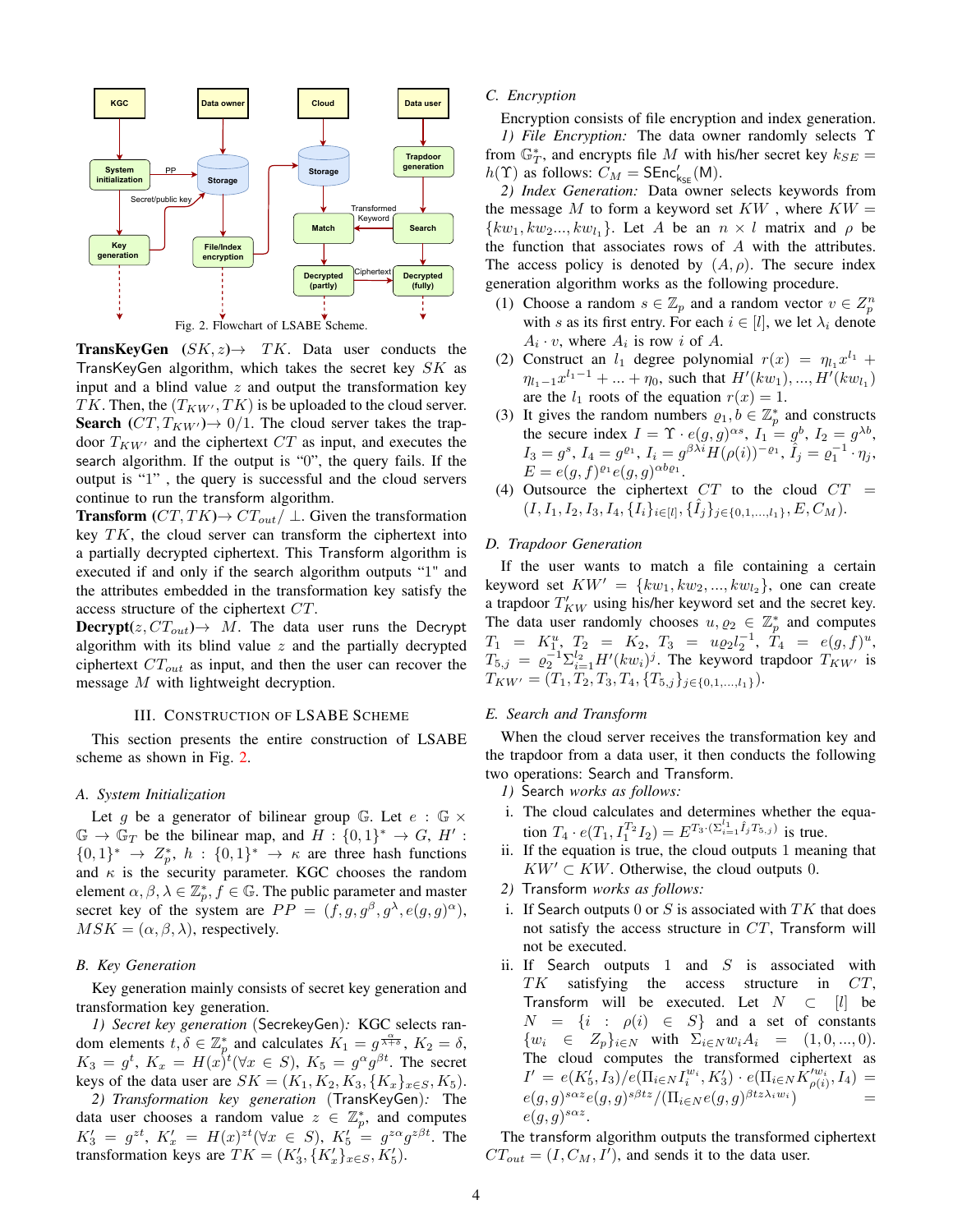# *F. Decryption*

In this algorithm, the data user takes the blind value  $z$ and the transformed ciphertext  $CT_{out}$  as input, and computes the ciphertext as  $I/(I')^{1/z} = \Upsilon$ ,  $k_{SE} = h(\Upsilon)$ ,  $M =$  $SDec'_{k_{SE}}(C_M)$ . As mentioned before, the cloud server has partially decrypted the ciphertext at first, and then the user only needs to perform simple and fundamental operations to recover the message.

## IV. EXTENSION TO LSABE-MA

## <span id="page-4-0"></span>*A. System Model Of LSABE-MA*

LSABE-MA scheme consists of the following entities.

*1) Data Owner:* IoT has been used in a diversity of industrial sectors, e.g., smart grids and smart manufacturing. Intelligent devices collecting ambient data in these systems communicate with each other. For example, a smart grid equipped with various sensors and smart meters can monitor the real-time status of microgrids  $[23]$ . In the healthcare monitoring scenario, using embedded sensors, the physical status parameters of the patient such as blood pressure, heart rate and body temperature, can be monitored in real time [\[24\]](#page-9-24). Some privacy-sensitive data are saved in various files. In order to support keyword searching, keywords are extracted from each file. Both keywords and files have been uploaded to the remote cloud after encryption at IoT nodes, as shown in Fig. [1.](#page-1-0)

*2) Certificate authority (CA):* CA is only responsible for generating the initial public parameters and allocate the global identity (GID) to the authorized users.

*3) Attribute Authority (AA):* There are a number of attribute authorities (AAs) in the IoT-cloud system. Every AA generates the attribute secret key (ASK) and the attribute public key (APK) for each attribute that it manages. Both APK and ASK will be consequently offered to the data owner.

*4) Cloud server (CS):* Cloud server that has extensive computing capability and the massive storage space can provide users with a number of computing and storage services. Moreover, the cloud server provides users with the keyword searching service. Users' privacy-sensitive data stored at the cloud server may be misused or disclosed.

*5) Auxiliary Cloud Server (ACS):* ACS is responsible for helping a user to complete a part of the decryption operation by using the user's transformation key as input.

*6) Data User:* Each data user has the user identity allocated by the CA and gets the AS from multiple authorities according to his/her attributes. Data users can search the ciphertexts with the set of keywords. Then, a trapdoor is computed from the user-predefined keywords and uploaded to the cloud. If the keywords in the trapdoor match the keywords in the encrypted index, the data user then converts his/her secret key into a random transformation key. The auxiliary cloud server next transforms the ciphertext into partially decrypted ciphertext, which is sent back to the data user.

# *B. Framework of LSABE-MA*

**Global Setup** ( $\kappa$ )  $\rightarrow$  (*PP*, *MSK*). Given the security parameter  $\kappa$ , Global setup algorithm outputs public parameter  $PP$  for the system, global identity GID for the authorized users and the master secret key MSK for each authority.

**Authority Setup** (PP)  $\rightarrow$  (APK<sub>i,j</sub>, ASK<sub>i,j</sub>). Each authority  $A_j$  conducts the authority setup algorithm, which inputs public parameter  $PP$  and generates an attribute public key  $APK_{i,j}$  and an attribute secret key  $ASK_{i,j}$  for each attribute i that it manages.

**SecretKeyGen**  $(MSK, i, PP, GID, ASK_{i,j}) \rightarrow SK_{i,GID}$ . Given  $PP$ ,  $GID$ , an attribute i belonging to a certain authority, and the attribute secret key  $ASK_{i,j}$  for this authority. The SecretkeyGen algorithm generates a secret key  $SK_{i,GID}$ for this attribute and sends it to the data user.

**Encrypt**  $(M, (A, \rho), KW, PP, \{APK_{i,j}\}) \rightarrow CT$ . Given file M, access policy  $(A, \rho)$ , keyword set KW, PP and the set of attribute public keys  $APK_{i,j}$  for relevant authorities, the Encrypt outputs the ciphertext  $CT$ , which contains the encrypted secure index  $I$  and the encrypted file  $C_M$ .

**Trapdoor** ( $\{SK_{i,GID}\}, KW', PP) \rightarrow T_{KW'}$ . Given the secret key set, query keyword set  $KW'$  and  $PP$ , data users run Trapdoor, which outputs the keyword trapdoor  $T_{KW'}$ .

**TransKeyGen**  $({SK_{i,GID}}$ ,  $z) \rightarrow TK_{GID}$ . Data user runs the TransKeyGen algorithm, which takes as input the secret key set and a blind value  $z$ , and outputs the transformation key  $TK_{GID}$ . Then, the data user submits  $T_{KW'}$  to the cloud server. **Search**  $(CT, T_{KW'}) \rightarrow 0/1$ . Cloud server performs the search algorithm with the trapdoor  $T_{KW'}$  and the ciphertext  $CT$  as input. If the output is "0", the query task failed. If the output is "1" , the query is successful and the cloud server continues to run transform algorithm.

**Transform**  $(CT, TK_{GID}) \rightarrow CT_{out}/ \perp$ . Given the transformation key  $TK_{GID}$ , the cloud server can transform the ciphertext into a transformed ciphertext and then returns the transformed ciphertext  $CT_{out}$  to the user end. Otherwise, it outputs ⊥.

**Decrypt**  $(z, CT_{out}) \rightarrow M$ . The data user runs the Decrypt algorithm with transformed ciphertext  $CT_{out}$  and its blind value  $z$  as input. The user can easily recover the message M through simple calculations.

## V. CONSTRUCTION OF LSABE-MA

## <span id="page-4-1"></span>*A. System Initialization*

Let  $S_A$  denote the set of attribute authorities and H :  ${0,1}^* \rightarrow G$  is the mapping from the global identity  $GID$ to element of G. There are two initialization processes to be illustrated as follows.

*1) Global Setup:* The CA executes the algorithm GlobalSetup, which chooses the random element  $\lambda \in \mathbb{Z}_p^*$ ,  $f \in$ G. The master secret key  $MSK$  and public parameter  $PP$  of the system are  $MSK = \lambda$  and  $PP = (f, g, g^{\lambda})$ , respectively.

*2) Authority Setup:* Each authority  $A_i (j \in S_A)$  has a set of attributes  $L_j$ . The attributes are disjoint with each other, i.e.,  $(L_i \cap L_j = \emptyset$  for  $i \neq j$ ). For each  $i \in L_j$ , the authority  $A_j$ also chooses two random exponents  $a_i, y_i \in \mathbb{Z}_N$  as its attribute secret key  $ASK_{i,j} = \{a_i, y_i, \beta_i\}_{i \in L_j, j \in S_A}$ , and the attribute public key as  $APK_{i,j} = \{e(g,g)^{a_i}, g^{y_i}, g^{\beta_i}\}_{i \in L_j, j \in S_A}$ .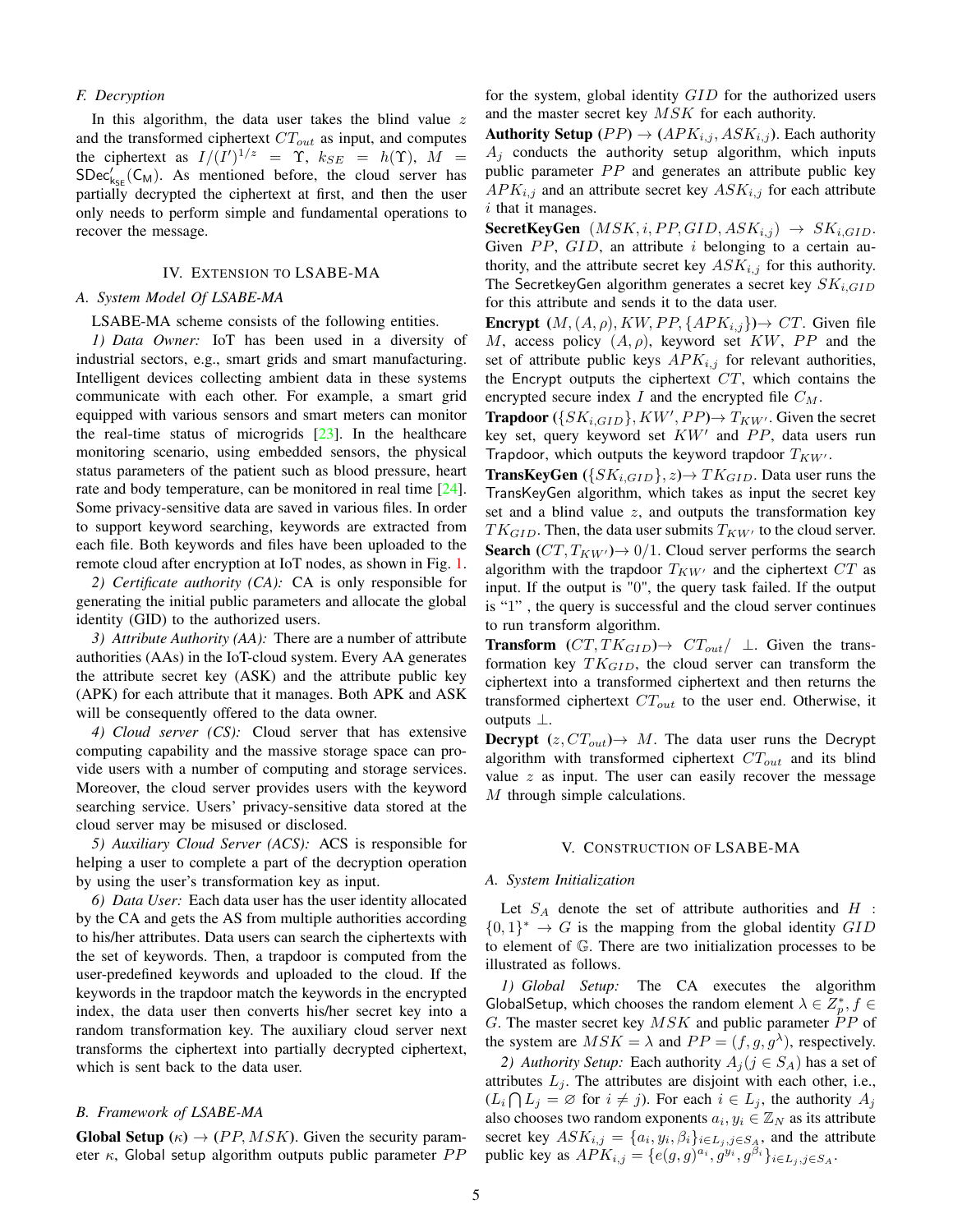<span id="page-5-0"></span>

| TABLE II. Storage cost comparison |                                          |                                                                               |                                         |                                                                                              |  |  |  |  |  |
|-----------------------------------|------------------------------------------|-------------------------------------------------------------------------------|-----------------------------------------|----------------------------------------------------------------------------------------------|--|--|--|--|--|
| <b>Schemes</b>                    | Public parameter size                    | <b>Ciphertext size</b>                                                        | Secret key size                         | Trapdoor size                                                                                |  |  |  |  |  |
| (25)                              | 3 U<br>$+ G_T $<br>$+1 G $               | $(l+2) G $                                                                    | $(2 S +1) G + Z_n $                     | $(2 S +2) G $                                                                                |  |  |  |  |  |
|                                   | $+3 Z_p $<br>$+ G_T $<br>4 G             | $+1 Z_p $<br>$(1+3) G +2 G_T $                                                | $+3 G +3 Z_n $<br> S                    | $+3  Z_{p}$<br>$ S  + 2) G $<br>$ G_T $<br>$+$<br>$^{+}$                                     |  |  |  |  |  |
| [26]                              | $+ G_T +5 Z_p $<br>5 G                   | $+ G $<br>$+1 G_T $                                                           | $(2+2 S ) G $                           | $(2 S +4) G $                                                                                |  |  |  |  |  |
| 161                               | 3 G <br>$+ G_T $                         | $(2l+1) G $<br>$+ G_T $                                                       | $ +2 G $<br>$\left\lvert S\right\rvert$ |                                                                                              |  |  |  |  |  |
| [10]                              | $4 G  + 3 Z_n $                          | 2l G <br>$+ G_T $                                                             | $ S  Z_p  + 2 S  G $                    | $(2 S +3) G $<br>$+ Z_n $                                                                    |  |  |  |  |  |
| $\lceil 21 \rceil$                | $+10 G +3 G_T $<br>$\left( 2 U\right]$   | $(l+4) G + G_T $                                                              | 3 S  G                                  | 3 S  G                                                                                       |  |  |  |  |  |
| [27]                              | $+4 Z_n$<br>4 G                          | $(2l + 3) G $                                                                 | 2 S <br>$+1 G $                         |                                                                                              |  |  |  |  |  |
| [28]                              | $Z_n$<br>$+5 G $<br>$+ G_T $             | $+ (3l + 1) G $<br>$(3l+1) Z_n $                                              | $+2 G $<br> 2 S                         |                                                                                              |  |  |  |  |  |
| [29]                              | $+2 Z_p $<br>2 G <br>$ G_T $<br>U<br>$+$ | $+2 G_T +\frac{(l+3) G }{ }$<br>$ 1  Z_n $<br>$l_{1}$<br>$+$                  | $+ 6$   $ G  + 3 Z_n$<br> S             | 2 G <br>$+ Z_n$                                                                              |  |  |  |  |  |
| <b>LSABE</b>                      | $+G_T$<br>4 G                            | $+3 Z_n $<br>$+1  Z_n +2 G_T $<br>4 G <br>$^{+}$<br>$(l + \gamma)$<br>$l_{1}$ | $+3 G + Z_n $<br>$\cdot$ $ S $          | $+2\left Z_{n}\right $<br>$+ G_T + G $                                                       |  |  |  |  |  |
| <b>LSABE-MA</b>                   | $+ \overline{Z_{p}}$<br>3 G              | $+(l+4) G +(l_1+1) Z_p$<br>$(2l+1) G_T $                                      | 3 S  G                                  | $\vert +1 \rangle \vert G \vert + \vert G_T \vert$<br>$+1  Z_n $<br> S <br>$^{+}$<br>$(l_1)$ |  |  |  |  |  |

## *B. Key Generation*

1) SecretKeyGen: Data user  $U_{GID}$  receives a set of attribute  $I[j, GID]$  from authority  $A_j$ , and corresponding secret key  $SK_{i,GID}$ . For each  $i \in I[j,GID]$ , authority  $A_j$  computes  $K_{1,i} = g^{\frac{\alpha_i}{\lambda+\delta}}$ ,  $K_{3,i} = H(GID)^{y_i}$ ,  $K_{4,i} = g^{\alpha_i} H (GID)^{\beta_i}$ . We then have  $SK_{i,GID}$  as follows:  $SK_{i,GID} = \{K_{1,i}, K_{3,i}, K_{4,i}\}_{i \in I[j,GID], j \in S_A}.$ 

2) TransKeyGen: User U<sub>GID</sub> chooses random value  $z \in Z_p^*$ , with which we can get  $K_2' = H(GID)^z$ ,  $K'_{3,i}$  $\hspace{0.1 cm} \begin{array}{llclcl} \mathcal{E}_{3,i} & = & H(GID)^{zy_i}, & K_{4,i}' & = & g^{z\alpha_i}H(GID)^{z\beta_i}. \end{array}$ Then we can obtain transformation key  $TK_{GID}$  $(K'_2, \{K'_{3,i}, K'_{4,i}\}_{i\in I[j,GID],j\in A_{GID}})$ , where  $A_{GID}$  denotes the set of authorities issuing the secret key to user  $U_{GID}$ .

#### *C. Trapdoor Generation*

If a user wants to query a file containing keywords specified by keyword set  $KW' = \{kw_1, kw_2..., kw_{l_2}\},\$ he/she generates a trapdoor  $T'_{KW}$  using his/her keyword set and the secret key. Data user randomly chooses  $u, \varrho_2 \in Z_p^*$ and computes  $T_{1,i} = K_{1,i}^u$ ,  $T_2 = H(GID)$ ,  $T_3 =$  $u\varrho_2 l_2^{-1}, T_{4,x} = \varrho_2^{-1} \Sigma_{x=1}^{l_2} H'(kw_i)^x, T_5 = e(g, f)^u.$ The keyword trapdoor  $T_{KW'}$  is then given by  $T_{KW'}$  =  $({T_{1,i}}_{i\in I[j,GID],j\in A_{GID}},T_2,T_3,T_5,{T_{4,x}}_{x\in\{0,1,...,l_1\}}).$ 

## *D. Encryption*

*1) File Encryption:* Data owner encrypts file M with secret key  $k_{SE} = h(\Upsilon)$  and selects a random element  $\Upsilon$  from  $\mathbb{G}_T^*$ . The encrypted file is represented as  $C_M = \text{SEnc}'_{k_{\text{SE}}}(\mathsf{M})$ .

*2) Index Encryption:* Data owner selects keywords from message  $M$  to form a keyword set  $KW$ , where  $KW =$  $\{kw_1, kw_2, ..., kw_{l_1}\}.$  Let A be an  $n \times l$  matrix and  $\rho$  be the function that associated rows of  $A$  to attributes. The access policy is denoted by  $(A, \rho)$ . The encryption works as follows.

- 1. It chooses a random  $s \in Z_p$  and a random vector  $v \in Z_p^n$ with s as its first entry. For each  $i \in [l]$ , we let  $\lambda_i$  denote  $A_i \cdot v$ , where  $A_i$  is row i of A.
- 2. We construct the  $l_1$  degree polynomial  $r(x) = \eta_{l_1} x^{l_1} +$  $\eta_{l_1-1}x^{l_1-1} + \dots + \eta_0$ , such that  $H'(kw_1), ..., H'(kw_{l_1})$ are the  $l_1$  roots of the equation  $r(x) = 1$ .
- 3. We randomly choose numbers  $\rho_1, b \in Z_p^*$  and construct the secure index by calculating  $I_i = \hat{\Upsilon} \cdot e(g, g)^{s \alpha_{\rho(i)}}$ ,  $I_0 = g^b, I_1 = g^{\lambda b}, I_2 = g^s. I_3 = g^{\varrho_1}, I_{4,i} =$  $g^{\beta_{\rho(i)}\lambda_i}g^{-\varrho_1y_{\rho(i)}}$   $I_{5,x}$  =  $\varrho_1^{-1}\cdot\eta_x$ ,  $E_1$  =  $e(g,f)^{\varrho_1}$ ,  $E_{2,i} = e(g, g)^{\alpha_{\rho(i)}b\varrho_1}.$
- 4. We outsource the ciphertext CT to the cloud where  $CT$  is represented by  $CT = (I_0, I_1, I_2, I_3, E_1, \{I_i, I_{4,i}, E_{2,i}\}_{i \in [l]},$  ${I_{5,x}}_{x\in\{0,1,\ldots,l_1\}}, C_M$ .

## *E. Search and Partially Decryption*

After receiving the transformation key and the trapdoor from a data user, the cloud executes the following two steps: Search and Transform.

*1)* Search: Suppose the attributes embedded in  $TK_{GID}$ satisfy the access strategy in CT. Let  $N \subset [l]$  be denoted as  $N = \{i : \rho(i) \in S\}$ . There are a set of constants  $\{w_i \in Z_p\}_{i \in \mathbb{N}}$  with  $\Sigma_{i \in \mathbb{N}} w_i A_i = (1, 0, ..., 0)$ .

The cloud server then calculates the following equation to determine whether it is true.

$$
T_5 \cdot e(\Pi_{i \in N} T_{1, \rho(i)}, I_0^{T_2} I_1) = (E_1 \cdot \Pi_{i \in N} E_{2,i})^{T_3 \cdot (\Sigma_{x=1}^{l_1} I_{5,x} T_{4,x})}.
$$

If the equation is true, the cloud outputs 1 meaning that  $KW' \subset KW$ . Otherwise, the cloud outputs 0.

*2) Transform:* If Search algorithm outputs 0 or attributes associated with  $TK_{GID}$  does not satisfy the access strategy of  $CT$ , Transform algorithm outputs  $\bot$ .

If the output of Search algorithm is 1 and attributes in  $TK_{GID}$  satisfy the access strategy of  $CT$ , the cloud server will have the following expressions:  $I' =$  $e(\Pi_{i\in N}K'_{4,\rho(i)},I_2)/e(I_3,\Pi_{i\in N}K'^{w_i}_{3,\rho(i)})\cdot e(\Pi_{i\in N}I^{w_i}_{4,i},K'_2) =$  $e(g,g)^{sz\Sigma_i\in N^{\alpha}\rho(i)}e(g,H(GID))^{sz\Sigma_i\in N^{\beta}\rho(i)}$  $\frac{\sum_{i\in N} p_{(\ell)}e(g,H(GID))^{s-1}e(N^{-\rho(\ell)})}{\prod_{i\in N}e(g,H(GID))^{\beta_{\rho(i)}\geq \lambda_i w_i}} = e(g,g)^{sz\Sigma_{i\in N}\alpha_{\rho(i)}},$ and  $I'' = \Pi_{i \in N} I_i = \Pi_{i \in N} (\Upsilon + e(g, g)^{s \alpha_{\rho(i)}}) =$  $\Upsilon^{|N|}e(g,g)^{s\Sigma_{i\in N}\alpha_{\rho(i)}}.$ 

Transform then outputs  $CT_{out} = (C_M, I', I'')$ , which is the transformed ciphertext sent to the data user.

#### *F. Decryption*

In this algorithm, the data user inputs a blind value  $z$  and a transformed ciphertext  $CT_{out}$ , which is computed as follows:  $(I''/(I')^{1/z})^{1/|N|} = (\Upsilon^{|N|})^{1/|N|} = \Upsilon$ ,  $k_{SE} = h(\Upsilon)$ ,  $M =$  $SDec'_{k_{SE}}(C_M)$ . We observe that the cloud server has partially decrypted the ciphertext at first, and then the user only needs to perform simple operations to recover the plaintext.

## VI. THEORETICAL ANALYSIS

# *A. Storage cost*

Industrial systems consist of IoT devices, which are often limited in storage capacity. Thus, the storage cost of ABE schemes affects the realistic deployment in practical industrial IoT. We compare our proposed LSABE and LSABE-MA schemes with other most representative schemes such as  $[6, 10, 21, 25, 27-29]$  $[6, 10, 21, 25, 27-29]$  $[6, 10, 21, 25, 27-29]$  $[6, 10, 21, 25, 27-29]$  $[6, 10, 21, 25, 27-29]$  $[6, 10, 21, 25, 27-29]$  $[6, 10, 21, 25, 27-29]$  $[6, 10, 21, 25, 27-29]$  $[6, 10, 21, 25, 27-29]$ . We let  $|S|$  be the size of attribute set S, |U| be the size of the universe attribute set U,  $l_1$  be the size of the keyword set  $KW$  and  $l$  be the number of rows in the matrix of access structure. The terms of  $|G|, |G_T|$ and  $|Z_n|$  represent the element lengths of groups  $G, G_T$  and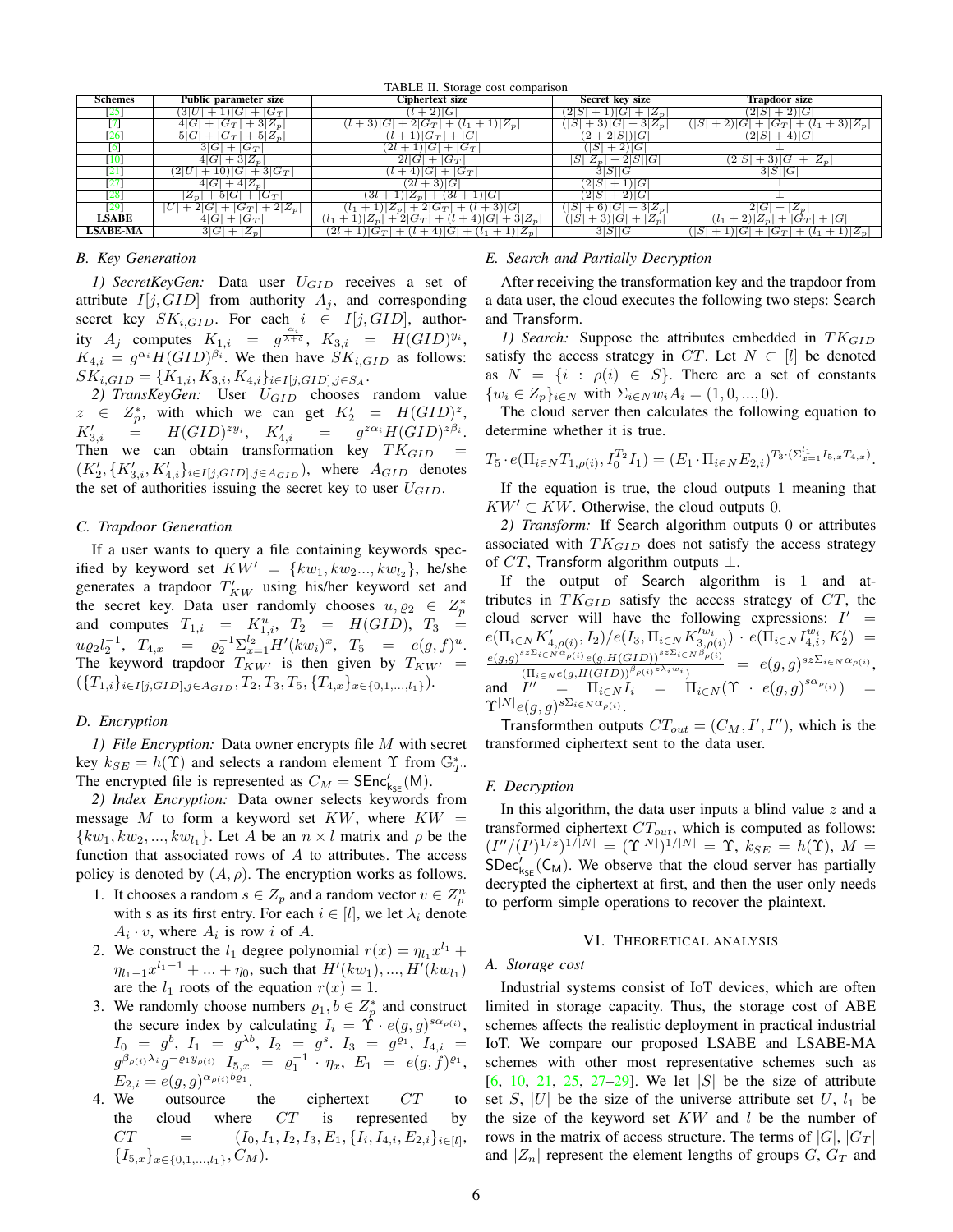TABLE III. Computation cost comparison

<span id="page-6-1"></span>

| <b>Schemes</b>  | <b>Key Generation</b> | Encryption                       | Trapdoor               | Search                           | <b>Decryption</b>        |  |  |  |  |  |
|-----------------|-----------------------|----------------------------------|------------------------|----------------------------------|--------------------------|--|--|--|--|--|
| [25]            | $(2 S +2)E$           | $(2l + 2)E$                      | $(2 S +2)E$            | $+1)P + E_T$<br>$\left S\right $ |                          |  |  |  |  |  |
|                 | S <br>$+3)E + E_T$    | $(3+2l)E + 3E_T + 3P$            | $P + E_T + ( S  + 3)E$ | $3P + 3E_T + (2l + 2)E$          | $\overline{E}_T$         |  |  |  |  |  |
| 126             | $(2 S +1)E$           | $(l+1)E + E_T$                   | $(2 S +1)E$            | $(l+1)P+E_T$                     |                          |  |  |  |  |  |
| 16              | $( S +2)E$            | $P + (3l + 1)E + E_T$            |                        |                                  | $E_T$                    |  |  |  |  |  |
| [10]            | $(2 S +2)E$           | $(m+3+2l)E$                      | $(2 S +3)E$            | $(2 S +4)P+E_T$                  |                          |  |  |  |  |  |
| 130             | $( S +4)E$            | $P + E_T + (5l + 2)E$            |                        |                                  | $(3 S +1)P + ( S +1)E$   |  |  |  |  |  |
| $\overline{21}$ | 4 S E                 | $2P + (l + 6)E + E_T$            | 8 S E                  | $2P + 2lE$                       | $4P + E_T + (3 S  + 5)E$ |  |  |  |  |  |
| $\overline{27}$ | $(2 S +2)E$           | $(2l + 4)E$                      | $(2 S +4)E$            | $(2l+3)P + lE_T$                 |                          |  |  |  |  |  |
| [28]            | $(4 S +3)E$           | $(5l+1)E+E_T$                    |                        |                                  | $(4 S +1)P$              |  |  |  |  |  |
| [29]            | $+7)E + 2E_T$         | $(1+2)E_T + 2P + (l_1 + l + 4)E$ | 3E                     | $(l+3)P+3E$                      |                          |  |  |  |  |  |
| <b>LSABE</b>    | $($ [SI + 3)E         | $3P + (2l + 4)E + 3E_T$          | $E + P + l_1 E_T$      | $4P + (2l + 2)E + 2E_T$          | $E_T$                    |  |  |  |  |  |
| <b>LSABE-MA</b> | $4S$ $E$              | $3E_T + (2l+1)P + (2l+4)E$       | $ S +1$ ) $E+P$        | $3P + 3E_T + (2l + 1)E$          | $2E_T$                   |  |  |  |  |  |
|                 |                       |                                  |                        |                                  |                          |  |  |  |  |  |

 $Z_n$ , respectively. Table [II](#page-5-0) shows the storage cost comparison between LSABE-MA and other schemes.

One of our LSABE-MA scheme's strengths is the preservation of the constant size of public parameters. In particular, there are 3 elements in group G and one element in  $|\mathbb{Z}_n|$ . However, the public parameter size in existing studies such as  $[21, 25, 29]$  $[21, 25, 29]$  $[21, 25, 29]$  $[21, 25, 29]$  $[21, 25, 29]$  grows linearly with the number of universe attributes U. Moreover, schemes such as  $[6, 10, 27, 28]$  $[6, 10, 27, 28]$  $[6, 10, 27, 28]$  $[6, 10, 27, 28]$  $[6, 10, 27, 28]$  $[6, 10, 27, 28]$  $[6, 10, 27, 28]$  contain the larger size of public parameters than our LSABE-MA. In addition, our LSABE scheme also maintains a constant public parameter size and does not vary with the number of attributes. Thus, our schemes have a much smaller number of initial parameters than the other existing schemes. This feature may make our schemes be more suitable to industrial IoT. Although the ciphertext size of both LSABE-MA and LSABE is larger than that of most existing schemes, it does not significantly affect the user experience because ciphertext uploaded to the cloud does not require extra storage at IoT devices.

The size of secret key in LSABE-MA is  $3|S|$  in group  $G_T$ , which is at the same level as  $[21]$ . If the number of user attributes  $|s|$  is no more than 3, our secret key size is smaller than that in  $[29]$ . The schemes in  $[6, 27, 28]$  $[6, 27, 28]$  $[6, 27, 28]$  $[6, 27, 28]$  $[6, 27, 28]$  have smaller secret key size than LSABE-MA while they do not support the keyword searching. Moreover, the secret key size of our LSABE is smaller than all other schemes except [\[6\]](#page-9-5). Thus, the secret key size in our schemes is smaller than those of most fully-functional schemes. The trapdoor size of LSABE-MA is at the same level as [\[7\]](#page-9-6) and is smaller than those of schemes [\[10,](#page-9-9) [21,](#page-9-20) [25,](#page-9-25) [26\]](#page-9-26). Similarly, our LSABE has a smaller trapdoor size than all other schemes except  $[29]$ , while the scheme of [\[29\]](#page-9-29) does not work for IoT.

## *B. Computation cost*

In addition to storage limitation, IoT devices often have computing capability constraint. We then evaluate the computation cost of our schemes. Table [III](#page-6-1) compares our schemes with other schemes in terms of the computational costs. The element lengths in group  $G$ ,  $G_T$  and bilinear pairing are denoted by  $|E|$ ,  $|E_T|$  and P, respectively.

During the key generation phase, our LSABE-MA seems to have a higher computational overhead than other schemes. This is because our LSABE-MA works for the multi-authority, which needs several authorities working together to generate the user's key. However, most of the other schemes are singleauthority, which may result in the disclosure of the private key. Furthermore, our LSABE scheme with single-authority has smaller computing costs than other single-authority schemes.

With respect to data encryption, the data encryption is done by resource-limited sensor nodes in LSABE-MA. In the real IoT environment, encrypted privacy-sensitive files need to uploaded to the cloud immediately. So, the latency is crucial in the encryption phase. Our LSABE-MA and LSABE schemes only require  $2l + 4$  exponentiations on group G, which are much smaller than other existing schemes in [\[6,](#page-9-5) [7,](#page-9-6) [10,](#page-9-9) [28,](#page-9-28) [30\]](#page-9-30). In addition, schemes such as [\[6,](#page-9-5) [28,](#page-9-28) [30\]](#page-9-30) without keyword query function do not have trapdoors and search algorithms. Meanwhile, other searchable ABE schemes in [\[10,](#page-9-9) [25–](#page-9-25)[27\]](#page-9-27) do not have the decryption phase.

During the trapdoor phase, users need to encrypted the query keywords. Our LSABE-MA only  $|S| + 1$  requires exponentiations on group  $G$  and no bilinear operations; this requirement is much lower than schemes in [\[7,](#page-9-6) [10,](#page-9-9) [21,](#page-9-20) [25](#page-9-25)[–27\]](#page-9-27). Although the scheme in  $[29]$  has the smaller secret key size than LSABE-MA, it only supports one keyword. Our trapdoor algorithm adopted in LSABE-MA causes some computational overhead due to multiple keyword queries.

Among keyword-searching algorithms, our LSABE-MA requires  $2l + 1$  exponentiations on group G and three bilinear operations. This overhead is not significant compared with other schemes. In fact, the search is done by the cloud server so that this overhead can be negligible for cloud servers with strong computing capability.

Among decryption algorithms, our LSABE-MA requires only two exponentiations on group  $G_T$  and LSABE requires only one. Both LSABE-MA and LSABE require much fewers exponentiations than other schemes in  $[21, 28-30]$  $[21, 28-30]$  $[21, 28-30]$  $[21, 28-30]$ . Although other lightweight schemes like [\[6,](#page-9-5) [7\]](#page-9-6) have smaller exponentiations than our schemes, they are not suitable for IoT scenarios.

# VII. EXPERIMENTAL RESULTS

#### <span id="page-6-0"></span>*A. Experimental settings and lightweight requirements*

We conducted extensive experiments on a real industrial system, i.e., a sweet production line of an experimental workroom. Fig.  $3(a)$  illustrates the experimental settings. We did not change the equipment of the exiting production line while we just installed a number of sensor devices around the production line to collect the ambient sound (e.g., noise) data. We adopted the off-the-shelf IoT devices such as mobile phones and Raspberry Pi models, which have been widely used in industrial prototypes or test-beds [\[23,](#page-9-23) [31–](#page-9-31)[33\]](#page-10-0). Specifically, we considered three types of devices: i) Raspberry Pi model 3B (RPi-3B), ii) Raspberry Pi Zero W (RPi-ZW), iii) Mobile Phones. Fig  $3(b)$  compares the key features of these devices. The reason for choosing the different devices is to evaluate the performance of our schemes at different IoT devices with diverse processing capabilities. In particular, Raspberry Pi models (i.e., RPi-3B and RPi-ZW) have much lower prices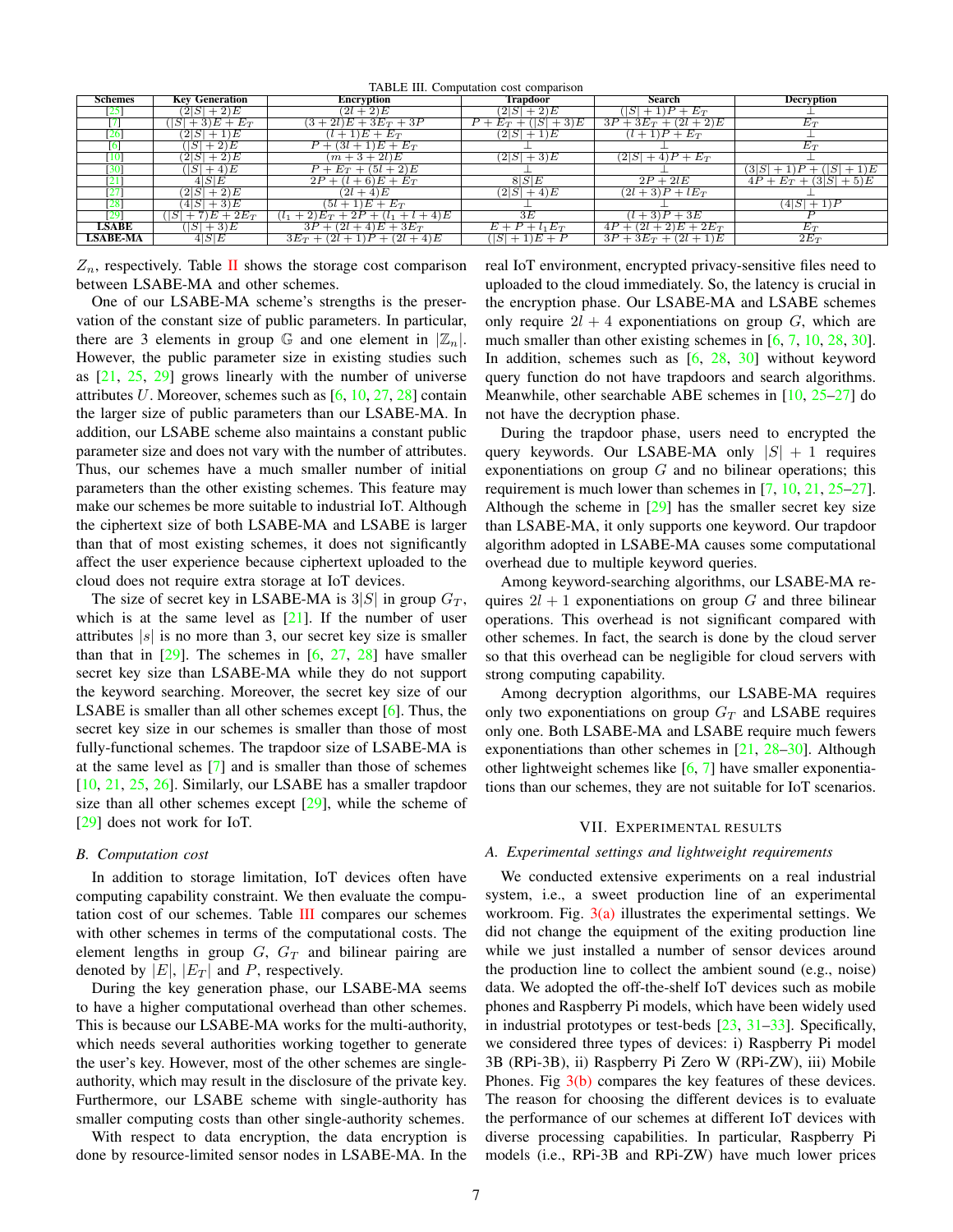<span id="page-7-0"></span>

<span id="page-7-1"></span>



<span id="page-7-2"></span>(c) Impacts of no. of keywords

than mobile phones though they have inferior computing capability to mobile phones. We leveraged the single-core RPi-ZW model because it can be used in less stringent industrial environment. Mobile phones can be flexibly leveraged in participatory sensing [\[31\]](#page-9-31) and crowdsensing [\[34\]](#page-10-1).

In experimental area (about  $30 \text{ m}^2$ ), we placed one RPi-3B, one RPi-ZW and two mobile phones at different locations, as shown in Fig.  $3(a)$ . We mounted each Raspberry Pi model (i.e., RPi-3B and RPi-ZW) with a high sensitivity sound sensor (i.e., DAOKI 5PCS) to be used to collect ambient sound sensory data, while mobile phones used their built-in sensors to collect the sound sensory data. Java Pairing Basic Cryptography library (JPBC) [\[35\]](#page-10-2) was installed in each device. Furthermore, we chose Type A pairings, which construct on the curve  $y^2 = x^3 + x$  over the field  $F_q$  for some prime  $q = 3$ mod 4. Both  $G_1$  and  $G_2$  are the group of points  $EF_q$ , where  $|Z_p| = 160$  bits,  $|G| = |G_T| = 1024$  bits. The number of the keywords (denoted by  $l_1$ ) is set to be 5 because extensive experimental results with varied number of keywords show the less influence of the number of keywords as shown in Fig. [3\(c\).](#page-7-2) Meanwhile, users may prefer some simple searching keywords (i.e., fewer keywords).

The practical industrial IoT systems have stringent requirements on both the execution time and storage cost of searchable encryption algorithms at IoT devices because the end-to-end delay heavily depends on the execution time while the storage cost poses resource concerns on the resourcelimited IoT devices [\[32\]](#page-10-3). Regarding the execution time, the decryption time plays a more crucial role than the encryption time at IoT devices due to the asymmetric data transmission in industrial IoT [\[24\]](#page-9-24). Encrypted control messages (from control centers to IoT devices) often have a higher priority than encrypted sensory data (from IoT devices to clouds) while IoT devices require frequent decryption operations to decrypt control messages. Differently, encrypting sensory data has no such urgent requirement as decrypting control messages. Moreover, the storage consumption of public parameters plays a more important role than the ciphertexts to IoT devices since public parameters of searchable encryption algorithms require to be stored at IoT devices while ciphertexts can be stored at remote clouds.

#### *B. Experimental Analysis*

*1) Execution time of LSABE-MA on different platforms:* Fig. [4](#page-8-0) presents the execution time of our LSABE-MA on different platforms. We define a threshold  $T = 1$ s that is the maximum latency for cryptograhic operations and schemes tolerated by real-time IIoT applications. The detailed experimental analysis is as follows.

Figs.  $4(a)$  and  $4(b)$  show encryption time and Trapdoor time of our LSABE-MA on different devices, respectively. The number of attributes varies from 1 to 20, being consistent with most of ABE schemes. The increased number of attributes leads to the increased execution time. We can also observe that mobile phones achieve the better performance than RPi-3B and RPi-ZW, whereas RPi-ZW shows the worst performance. For example, when the number of attributes  $|S| = 5$ , mobile phones, RPi-3B and RPi-ZW took 2.46s, 9.85s and 24.32s in encryption time, respectively. It may owe to the computing capability difference of diverse devices.

Fig.  $4(c)$  shows that the decryption time does not significantly increase with the increased number of attributes. Even for RPi-ZW which has inferior computing capability to RPi-3B and mobile phones, it still can achieve millisecond-level decryption time (approximately 700 ms). It implies that our schemes are suitable for low-latency applications in IIoT.

Figs. [4\(d\),](#page-8-4) [4\(e\)](#page-8-5) [4\(f\)](#page-8-6) compare the full decryption and partial decryption time on mobile phones, RPi-3B and RPi-ZW. It took 77s in fully decrypting ciphertext with 20 attributes on RPi-ZW while it only takes 700ms by our LSABE-MA scheme. Meanwhile, it takes approximately 303ms and 46ms for decryption with 20 attributes ciphertext, on RPi-3B and mobile phones, respectively. In summary, our LSABE-MA can meet the low-latency requirement of IIoT applications.

We observe from the above experimental results that our LSABE-MA scheme has the excellent performance in decryption time on different devices (i.e., mobile phones, RPi-3B and RPi-ZW models) even though the encryption time is higher than decryption time. This feature is promising in real industrial environment because the it is more stringent to decrypt control messages/instructions than encrypting the collected data [\[23,](#page-9-23) [24,](#page-9-24) [33\]](#page-10-0) while our LSABE-MA scheme can fulfill this requirement.

*2) Comparison of LSABE-MA with other ABE scheme:* Fig. [5](#page-8-0) presents the performance comparison of our schemes with other baseline schemes (the representative schemes) including Liang's ABE scheme [\[21\]](#page-9-20), Green's ABE scheme [\[6\]](#page-9-5), Online/Offline ABE scheme  $[28]$ , Miao's scheme  $[26]$ , VABKS [\[27\]](#page-9-27) and VFKSM [\[29\]](#page-9-29).

Fig. [5\(a\)](#page-8-7) shows the comparison of our LSABE and LSABE-MA schemes with Liang's scheme and VFKSM in terms of public parameter size in system initialization. Apparently, our schemes keep the constant public parameter size. Particularly, the public parameter size of LSABE is 5,120 bits while that of LSABE-MA is 3,230 bits. However, the public parameter size in Liang's scheme and VFKSM increases as the growing number of all the attributes. If the number of global attributes is over 50, the public parameter size will be dozens of times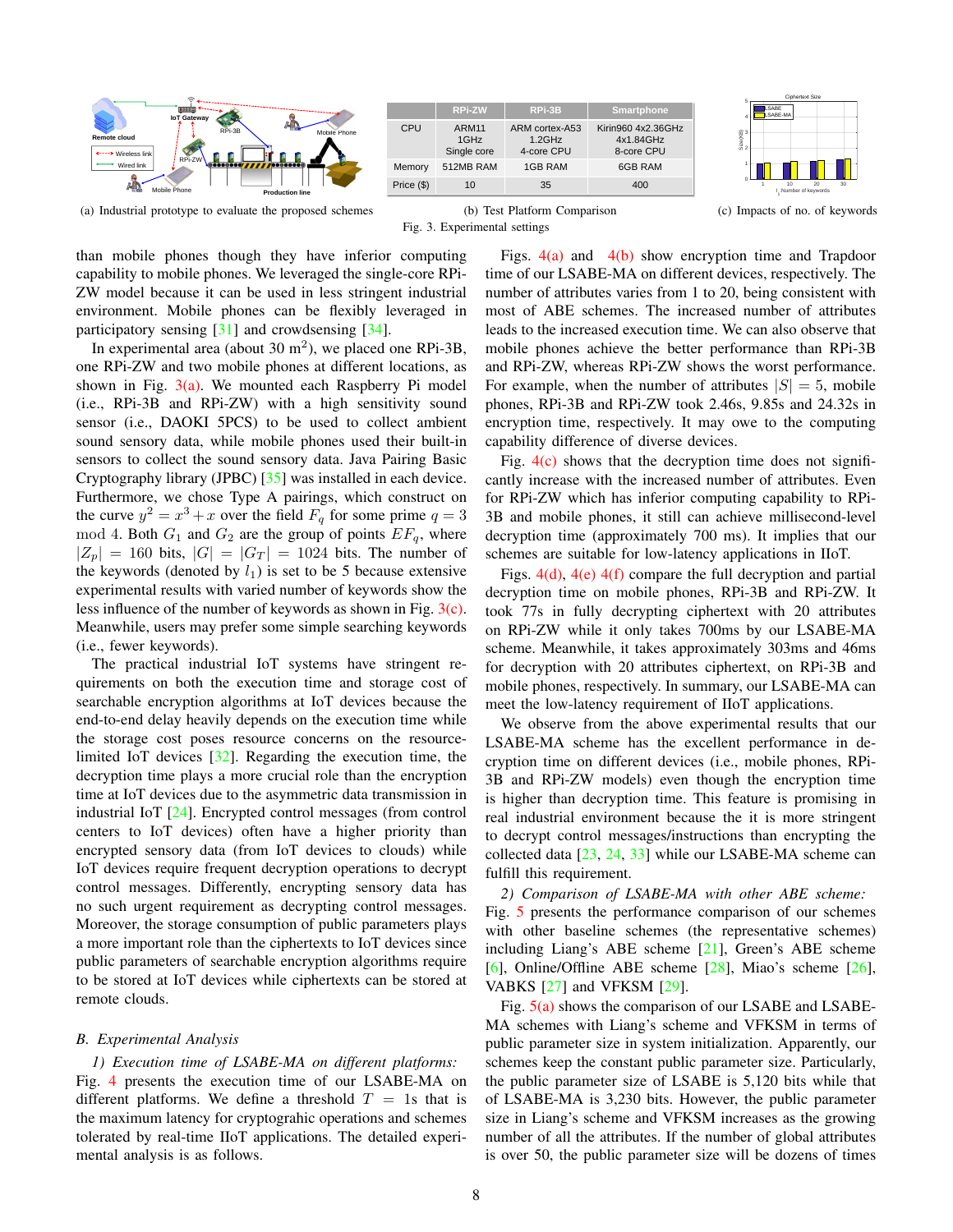<span id="page-8-1"></span><span id="page-8-0"></span>



0 5 10 15 20 |S|:Number of data user's Attributes  $\overline{\ }$ 5  $10$ 15 H + Time(s) **Trapdoor Generation Tim** Smartpho Raspberry Pi 3B Raspberry Zero W

<span id="page-8-4"></span><span id="page-8-2"></span>(b) Trapdoor Time on Different Devices



<span id="page-8-3"></span>(c) Decryption Time on Different Devices

<span id="page-8-5"></span>as large as LSABE-MA.

 $0$ 5  $\angle$  $10$ 15 ම 20<br>E 15<br>E 15 25 <sub>30</sub> 35

Fig. [5\(b\)](#page-8-8) compares our LSABE and LSABE-MA schemes with Liang's ABE scheme and Online/Offline ABE scheme. It is shown in Fig. [5\(b\)](#page-8-8) that both LSABE and LSABE-MA schemes have a smaller ciphertext size than Online/Offline ABE. Although the Liang's scheme has a smaller ciphertext size than our schemes, its ciphertext does not contain the various public key from different authorities.

<span id="page-8-6"></span>Fig. 4. Execution time for LSABE-MA scheme

Fig. [5\(c\)](#page-8-9) gives the comparison of our LSABE and LSABE-MA schemes with Liang's scheme and Online/Offline ABE scheme. As shown in Fig.  $5(c)$ , the secret key size of LSABE-MA is at the same level as Liang's ABE scheme. However, the secret key of LSABE-MA is generated by multiple authorities, which are not considered in Liang's scheme. Thus, the performance of LSABE-MA is better than Liang's scheme in terms of algorithm complexity.

Fig. [5\(d\)](#page-8-10) compares LSABE and LSABE-MA with Liang's scheme and Miao's scheme in terms of trapdoor size. It is shown in Fig.  $5(d)$  that both LSABE and LSABE-MA schemes require much less storage and smaller transfer costs for the trapdoor than Liang's scheme and Miao's scheme. For example, when  $|S| = 50$ , the trapdoor size in Liang's scheme is 18.75 kbits nearly three times of our LSABE-MA scheme.

Fig.  $5(e)$  compares our schemes with Liang's scheme and VABKS in trapdoor generation time. We observe that LSABE only has the constant time 237ms to complete a trapdoor generation, and the trapdoor size in LSABE-MA is also much

<span id="page-8-8"></span><span id="page-8-7"></span>

<span id="page-8-12"></span><span id="page-8-11"></span><span id="page-8-10"></span><span id="page-8-9"></span>Fig. 5. Practical performance analysis in various ABE works

smaller than other two schemes. When  $|S| = 20$ , LSABE-MA only requires 1,707ms, much smaller than Liang's scheme and VABKS, which need 12,160ms and 3,344ms, respectively.

Fig. [5\(f\)](#page-8-12) compares LSABE and LSABE-MA schemes with Liang's scheme and VFKSM in decryption time. We find that LSABE and LSABE-MA schemes just take 22ms and 44ms, respectively to decrypt the ciphertext while Liang's scheme and VFKSM take a much longer time than our schemes.

In summary, experimental results demonstrate that our proposed LSABE-MA and LSABE schemes have much better performance than other existing schemes in terms of parameter size, ciphertext size, secret key size, trapdoor size, trapdoor generation time and decryption time. Although the efficiency of LSABE-MA is slightly worse than LSABE (non-multiauthority version), it still outperforms other ABE schemes.

# *C. Extension of our schemes to smart city applications*

In addition to industrial IoT applications, our proposed schemes can be extended to other smart city scenarios such as energy, transportation, healthcare. The proliferation of IoT data from every sector of cities brings not only opportunities but also challenges [\[36,](#page-10-4) [37\]](#page-10-5). On the one hand, data analytics on massive IoT data can be used to identify network performance bottlenecks or malicious behaviours so that corresponding countermeasures can be made to improve users' quality-ofservice  $(QoS)$  or quality-of experience  $(QoE)$  [\[38,](#page-10-6) [39\]](#page-10-7). On the other hand, data analytics requires strong computing facilities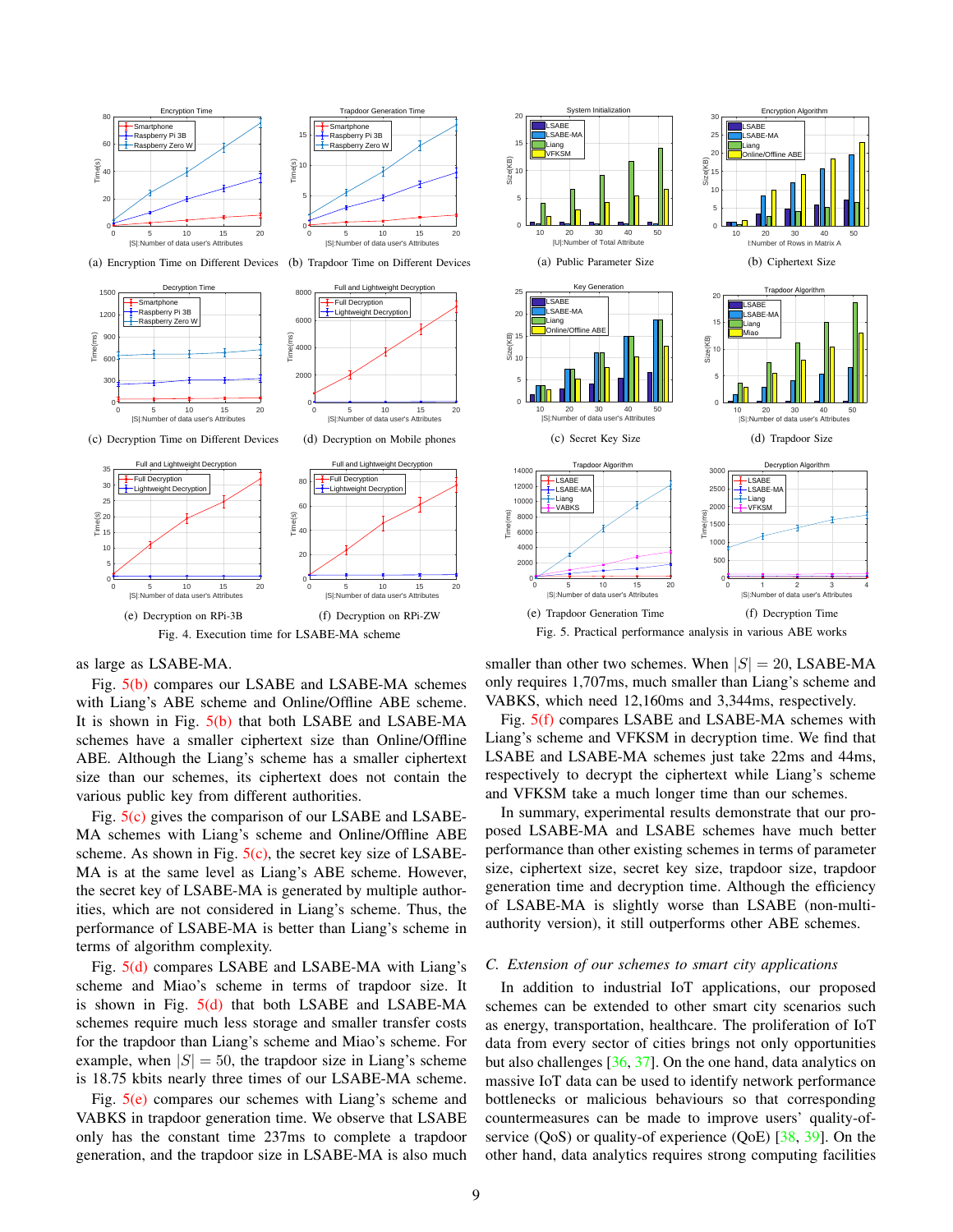(e.g., cloud servers) to conduct computationally-complex tasks such as machine learning (ML) and deep learning (DL) algorithms. Thus, users' privacy-sensitive data has to be uploaded to remote cloud servers, which might be compromised to malicious attacks or intentionally (or unintentionally) disclose users' private data.

Our schemes can be adopted to address security and privacy challenges in smart cities. In particular, our proposed schemes can be integrated with ML/DL schemes to preserve data privacy while supporting data analytics. To this end, we may apply ML/DL models to conduct data analytics tasks such as traffic classification as implied by recent work [\[40\]](#page-10-8). Compared with conventional ML approaches, DL models require less feature-engineering efforts and obtain better performance. Therefore, DL approaches are more promising to the future data-driven applications. It is also shown in [\[40\]](#page-10-8) that DL approaches can complete the traffic classification task on the weakly-encrypted traffic data. Therefore, our schemes may be more suitable for this application scenario. In the future, we will further investigate the integration of our schems with DL approaches to other smart city applications.

# VIII. CONCLUSION

<span id="page-9-22"></span>In this paper, we propose LSABE scheme, which can support multi-keyword search, fine-grained access control and lightweight decryption. We also define the security notions of LSABE and prove that our schemes can secure against the chosen-keyword attack and the chosen-plaintext attack. Furthermore, we propose an improved version of LSABE, namely LSABE-MA to support the multi-authority scenario. LSABE-MA is more applicable to industrial IoT environment. The functional analysis shows that both LSABE and LSABE-MA schemes require less storage and computing cost than most of the existing schemes. Experimental results on a real industrial system also demonstrate that our LSABE and LSABE-MA schemes outperform other representative schemes. The feasibility analysis in IoT devices proves that our LSABE and LSABE-MA schemes can be well adapted in industrial IoT environment.

#### **REFERENCES**

- <span id="page-9-0"></span>[1] M. Usman, A. Jolfaei, and M. A. Jan, "RaSEC: An Intelligent Framework for Reliable and Secure Multi-Level Edge Computing in Industrial Environments," *IEEE Trans. on Industry Applications*, pp. 1–1, 2020.
- <span id="page-9-1"></span>[2] F. Farivar, M. S. Haghighi, A. Jolfaei, and M. Alazab, "Artificial Intelligence for Detection, Estimation, and Compensation of Malicious Attacks in Nonlinear Cyber-Physical Systems and Industrial IoT," *IEEE Trans. on Industrial Informatics*, vol. 16, no. 4, pp. 2716–2725, 2020.
- <span id="page-9-2"></span>[3] S. Ghane, A. Jolfaei, L. Kulik, K. Ramamohanarao, and D. Puthal, "Preserving privacy in the internet of connected vehicles," *IEEE Trans. on Intelligent Transportation Systems*, pp. 1–10, 2020.
- <span id="page-9-3"></span>[4] M. Usman, M. A. Jan, X. He, and J. Chen, "P2DCA: A Privacy-Preserving-Based Data Collection and Analysis Framework for IoMT Applications," *IEEE JSAC*, vol. 37, no. 6, pp. 1222–1230, June 2019.
- <span id="page-9-4"></span>[5] A. Jolfaei and K. Kant, "Privacy and security of connected vehicles in intelligent transportation system," in *2019 DSN*, June 2019, pp. 9–10.
- <span id="page-9-5"></span>[6] M. Green, S. Hohenberger, B. Waters *et al.*, "Outsourcing the decryption of ABE ciphertexts," in *USENIX Security*, vol. 2011, no. 3, 2011.
- <span id="page-9-6"></span>[7] Y. Yang, X. Liu, X. Zheng, C. Rong, and W. Guo, "Efficient Traceable Authorization Search System for Secure Cloud Storage," *IEEE Trans. on Cloud Computing*, pp. 1–1, 2018.
- <span id="page-9-7"></span>[8] S. Tan, K. Yeow, and S. O. Hwang, "Enhancement of a lightweight attribute-based encryption scheme for the internet of things," *IEEE Internet of Things Journal*, vol. 6, no. 4, pp. 6384–6395, 2019.
- <span id="page-9-8"></span>[9] J. Sun, H. Xiong, X. Liu, Y. Zhang, X. Nie, and R. H. Deng, "Lightweight and Privacy-Aware Fine-Grained Access Control for IoToriented Smart Health," *IEEE Internet of Things Journal*, pp. 1–1, 2020.
- <span id="page-9-9"></span>[10] Y. Miao, J. Ma, X. Liu, X. Li, Z. Liu, and H. Li, "Practical attributebased multi-keyword search scheme in mobile crowdsourcing," *IEEE Internet of Things Journal*, vol. 5, no. 4, pp. 3008–3018, Aug 2018.
- <span id="page-9-10"></span>[11] Y. Miao, X. Liu, R. H. Deng, H. Wu, H. Li, J. Li, and D. Wu, "Hybrid Keyword-Field Search with Efficient Key Management for Industrial Internet of Things," *IEEE Trans. on Industrial Informatics*, pp. 1–1, 2018.
- <span id="page-9-11"></span>[12] J. Li, W. Yao, Y. Zhang, H. Qian, and J. Han, "Flexible and Fine-Grained Attribute-Based Data Storage in Cloud Computing," *IEEE Trans. on Services Computing*, vol. 10, no. 5, pp. 785–796, Sep. 2017.
- <span id="page-9-12"></span>[13] J. Wei, W. Liu, and X. Hu, "Secure and efficient attribute-based access control for multiauthority cloud storage," *IEEE Systems Journal*, vol. 12, no. 2, pp. 1731–1742, 2018.
- <span id="page-9-13"></span>[14] K. Sowjanya, M. Dasgupta, S. Ray, and M. S. Obaidat, "An efficient elliptic curve cryptography-based without pairing kpabe for internet of things," *IEEE Systems Journal*, vol. 14, no. 2, pp. 2154–2163, 2020.
- <span id="page-9-14"></span>[15] J. Cui, H. Zhou, H. Zhong, and Y. Xu, "AKSER: Attribute-based keyword search with efficient revocation in cloud computing," *Information Sciences*, vol. 423, pp. 343–352, Jan. 2018.
- <span id="page-9-15"></span>[16] R. Amin, N. Kumar, G. Biswas, R. Iqbal, and V. Chang, "A light weight authentication protocol for IoT-enabled devices in distributed Cloud Computing environment," *Future Generation Computer Systems*, vol. 78, pp. 1005–1019, 2018.
- <span id="page-9-16"></span>[17] J. Bethencourt, A. Sahai, and B. Waters, "Ciphertext-Policy Attribute-Based Encryption," in *2007 IEEE Symposium on Security and Privacy (SP '07)*. Berkeley, CA: IEEE, May 2007, pp. 321–334.
- <span id="page-9-17"></span>[18] X. Yao, Z. Chen, and Y. Tian, "A lightweight attribute-based encryption scheme for the internet of things," *Future Generation Computer Systems*, vol. 49, pp. 104–112, 2015.
- <span id="page-9-18"></span>[19] D. Boneh, G. Di Crescenzo, R. Ostrovsky, and G. Persiano, "Public Key Encryption with Keyword Search," in *Advances in Cryptology - EUROCRYPT*, 2004, pp. 506–522.
- <span id="page-9-19"></span>[20] J. Li and L. Zhang, "Attribute-based keyword search and data access control in cloud," in *2014 Tenth International Conference on Computational Intelligence and Security*. IEEE, 2014, pp. 382–386.
- <span id="page-9-20"></span>[21] K. Liang and W. Susilo, "Searchable Attribute-Based Mechanism With Efficient Data Sharing for Secure Cloud Storage," *IEEE Trans. on Information Forensics and Security*, vol. 10, no. 9, pp. 1981–1992, 2015.
- <span id="page-9-21"></span>[22] J. Sun, L. Ren, S. Wang, and X. Yao, "Multi-Keyword Searchable and Data Verifiable Attribute-Based Encryption Scheme for Cloud Storage," *IEEE Access*, vol. 7, pp. 66 655–66 667, 2019.
- <span id="page-9-23"></span>[23] Y. Wang, T. L. Nguyen, Y. Xu, Z. Li, Q. Tran, and R. Caire, "Cyber-Physical Design and Implementation of Distributed Event-Triggered Secondary Control in Islanded Microgrids," *IEEE Trans. on Industry Applications*, vol. 55, no. 6, pp. 5631–5642, 2019.
- <span id="page-9-24"></span>[24] P. Pace, G. Aloi, R. Gravina, G. Caliciuri, G. Fortino, and A. Liotta, "An Edge-Based Architecture to Support Efficient Applications for Healthcare Industry 4.0," *IEEE Trans. on Industrial Informatics*, vol. 15, no. 1, pp. 481–489, 2019.
- <span id="page-9-25"></span>[25] W. Sun, S. Yu, W. Lou, Y. T. Hou, and H. Li, "Protecting Your Right: Verifiable Attribute-Based Keyword Search with Fine-Grained Owner-Enforced Search Authorization in the Cloud," *IEEE Trans. on Parallel and Distributed Systems*, vol. 27, no. 4, pp. 1187–1198, Apr. 2016.
- <span id="page-9-26"></span>[26] Y. Miao, J. Ma, X. Liu, X. Li, Q. Jiang, and J. Zhang, "Attribute-based keyword search over hierarchical data in cloud computing," *IEEE Trans. on Services Computing*, 2017.
- <span id="page-9-27"></span>[27] O. Zheng, S. Xu, and G. Ateniese, "VABKS: verifiable attribute-based keyword search over outsourced encrypted data," in *IEEE INFOCOM*, 2014, pp. 522–530.
- <span id="page-9-28"></span>[28] S. Hohenberger and B. Waters, "Online/Offline Attribute-Based Encryption," in *PKC 2014*, 2014, pp. 293–310.
- <span id="page-9-29"></span>[29] Y. Miao, R. Deng, K.-K. R. Choo, X. Liu, J. Ning, and H. Li, "Optimized Verifiable Fine-Grained Keyword Search in Dynamic Multiowner Settings," *IEEE Trans. on Dependable and Secure Computing*, pp. 1–1, 2019.
- <span id="page-9-30"></span>[30] J. Ning, X. Dong, Z. Cao, L. Wei, and X. Lin, "White-Box Traceable Ciphertext-Policy Attribute-Based Encryption Supporting Flexible Attributes," *IEEE Trans. on Information Forensics and Security*, vol. 10, no. 6, pp. 1274–1288, Jun. 2015.
- <span id="page-9-31"></span>[31] Z. Wang, J. Wu, Y. Wu, S. Deng, and H. Huang, "Predictive location aware online admission and selection control in participatory sensing," *IEEE Trans. on Industrial Informatics*, vol. 15, no. 8, pp. 4494–4505, 2019.